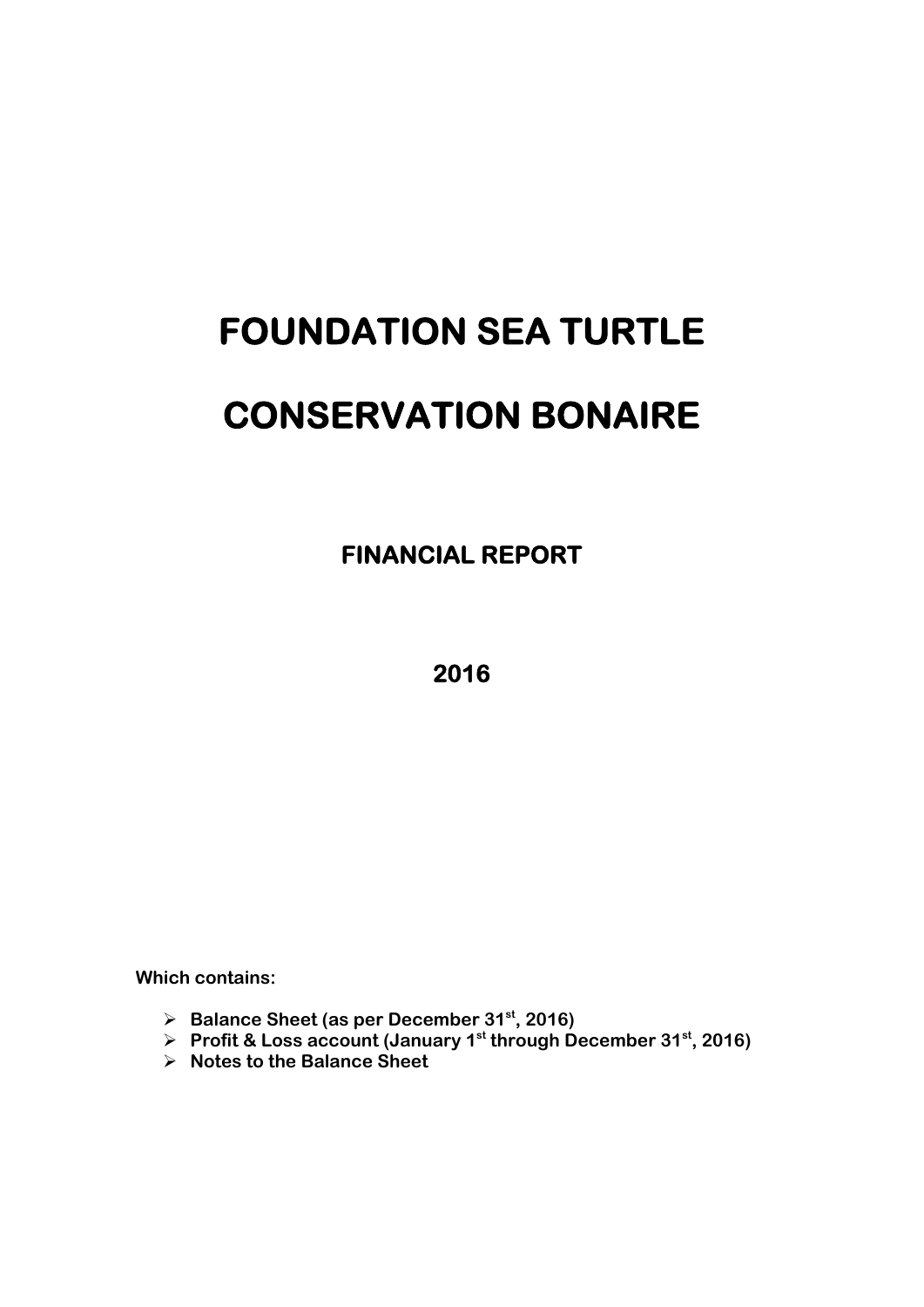## **BALANCE AS PER 31 DECEMBER 2016**

**(ALL AMOUNTS ARE IN USD)**

| <b>ASSETS</b>                    |                |             |                            | previous year |  |
|----------------------------------|----------------|-------------|----------------------------|---------------|--|
| <b>Fixed Assets</b>              |                |             |                            |               |  |
| Assets                           | 56.446,99      |             | 55.746,99                  |               |  |
| <b>Depreciation Assets</b>       | (23.013,99)    |             | (18.673,99)                |               |  |
|                                  |                | 33.433,00   |                            | 37.073,00     |  |
|                                  |                | =========== |                            |               |  |
| <b>Liquid Assets</b>             |                |             |                            |               |  |
| <b>Current Account</b>           | 5.687,73       |             | 6.017,14                   |               |  |
| <b>STCB Savings account</b>      | 23.663,88      |             | 58.904,85                  |               |  |
| STCB Savings account - WNF funds | 63.036,22<br>. |             | 24.167,83<br>------------- |               |  |
|                                  |                | 92.387,83   |                            | 89.089,82     |  |
|                                  |                | =========== |                            |               |  |
| <b>Current Assets</b>            |                |             |                            |               |  |
| Prepaid expenses                 | 4.591,75       |             | 908,69                     |               |  |
| Funds to be received             | 2.272,15       |             | 34.974,00                  |               |  |
| Guarantees / deposits paid       | 1.001,02       |             | 1.001,02                   |               |  |
|                                  |                | 7.864,92    |                            | 36.883,71     |  |
|                                  |                | =========   |                            |               |  |
| <b>Stock</b>                     |                |             |                            |               |  |
| <b>Stock</b>                     | 13.659,84      |             | 15.336,08                  |               |  |
|                                  |                | 13.659,84   |                            | 15.336,08     |  |
|                                  |                | =========   |                            |               |  |
| <b>TOTAL ASSETS</b>              |                | 147.345,59  |                            | 178.382,61    |  |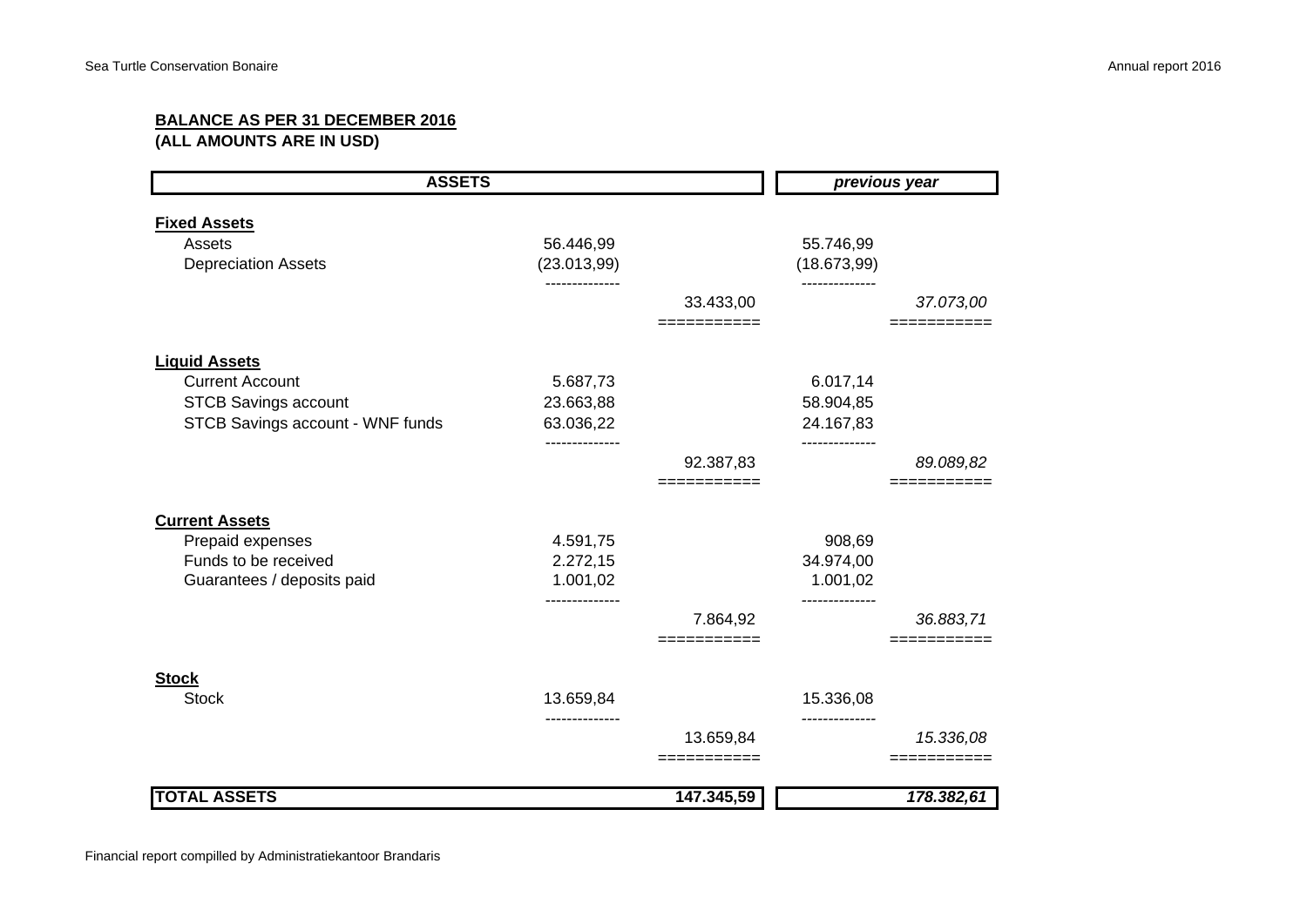| <b>LIABILITIES</b>                                        |                           |                        | previous year              |            |
|-----------------------------------------------------------|---------------------------|------------------------|----------------------------|------------|
| <b>Equity</b><br>Retained earnings<br>Result current year | 135.370,08<br>(2.052, 24) |                        | 153.379,94<br>(18.009, 86) |            |
|                                                           |                           | 133.317,84             |                            | 135.370,08 |
| <b>Taxes &amp; Salaries</b>                               |                           |                        |                            |            |
| ABB                                                       | 261,28                    |                        | 190,00                     |            |
| Taxes & social securities<br>Salaries to be paid          |                           |                        | 6.668,00<br>67,79          |            |
|                                                           |                           |                        |                            |            |
|                                                           |                           | 261,28                 |                            | 6.925,79   |
| <b>Current liabilities</b>                                |                           |                        |                            |            |
| Pre-received Grants / Donations                           | 11.854,50                 |                        | 33.597,82                  |            |
| <b>Accrued Expenses</b>                                   | 1.911,97                  |                        | 2.488,92                   |            |
|                                                           | -----------               |                        |                            |            |
|                                                           |                           | 13.766,47<br>--------- |                            | 36.086,74  |
|                                                           |                           |                        |                            |            |
| <b>TOTAL LIABILITIES</b>                                  |                           | 147.345,59             |                            | 178.382,61 |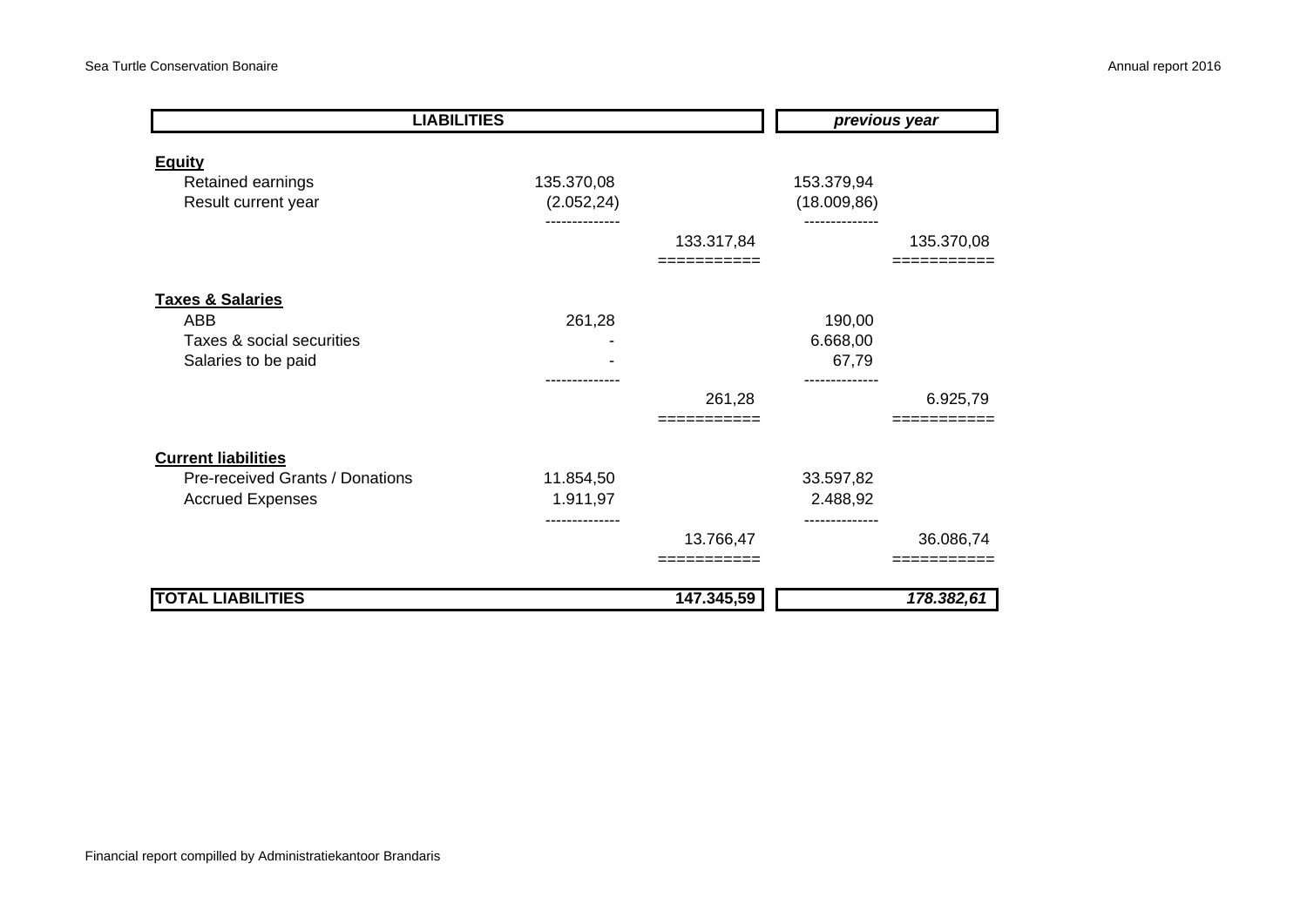## PROFIT- & LOSS ACCOUNT

## FOUNDATION SEA TURTLE CONSERVATION BONAIRE.

#### (January 1st - December 31st, 2016) (all amounts are in USD)

|                                |                                         |                      | 2016       | 2015             |            |
|--------------------------------|-----------------------------------------|----------------------|------------|------------------|------------|
|                                |                                         | Debit                | Credit     | Debit            | Credit     |
| <b>Income</b>                  |                                         |                      |            |                  |            |
|                                | Grants                                  |                      | 135.152,09 |                  | 79.348,55  |
|                                | Donations received                      |                      | 23.179,87  |                  | 37.534,11  |
|                                | Sale of STCB Mercandise                 |                      | 40.322,34  |                  | 37.353,00  |
|                                | Other income                            |                      |            |                  | 4.500,00   |
|                                | Taxable income (including ABB for 2016) |                      | 22.610,00  |                  | 10.947,29  |
|                                | Cost of Goods Sold                      | 15.935,49            |            | 15.455,90        |            |
|                                | ABB                                     | 1.279,60             |            |                  |            |
|                                |                                         |                      |            |                  |            |
|                                | <b>Total Income</b>                     |                      | 204.049,21 |                  | 154.227,05 |
|                                |                                         |                      |            |                  |            |
| <b>Personnel expenses</b>      |                                         |                      |            |                  |            |
|                                | Gross wages / salaries                  | 88.902,98            |            | 70.958,49        |            |
|                                | Social securities                       | 16.632,53            |            | 13.380,87        |            |
|                                | SVB - reimbursement AO                  |                      |            |                  |            |
|                                | Staff and volunteer expenses            | 7.444,22             |            | 6.396,37         |            |
|                                | Training & Collaboration                | 1.781,34             |            |                  |            |
|                                |                                         | ---------------      |            |                  |            |
|                                | Total personnel expenses                | 114.761,07           |            | 90.735,73        |            |
|                                |                                         |                      |            |                  |            |
| <b>General Expenses</b>        |                                         |                      |            |                  |            |
|                                | <b>Office Supplies</b>                  | 1.305,24             |            | 1.668,19         |            |
|                                | Telecommunication                       | 4.041,49             |            | 3.839,68         |            |
|                                | <b>Accounting Expenses</b>              | 1.207,50<br>3.220,07 |            | 3.255,00         |            |
|                                | Other professional services             |                      |            | 2.114,63         |            |
|                                | Dues and subscriptions                  | 245,83               |            | 168,00           |            |
|                                | Bank charges                            | 362,16               |            | 371,82           |            |
|                                | Travel & lodging                        | 1.860,39             |            | 2.315,84         |            |
|                                | <b>Miscellaneous</b>                    |                      |            | (5, 19)          |            |
|                                | <b>Total General Expenses</b>           | 12.242,68            |            | 13.727,97        |            |
|                                |                                         |                      |            |                  |            |
| <b>Housing Expenses</b>        |                                         |                      |            |                  |            |
|                                | Rent                                    | 9.000,00             |            | 7.296,93         |            |
|                                | <b>Utilities</b>                        | 2.468,66             |            | 2.742,32         |            |
|                                | Repair & Maintenance                    | 1.756,22             |            | 1.139,50         |            |
|                                | Security                                | 743,64               |            | 1.275,48         |            |
|                                | Janitorial                              | 1.373,76             |            | 1.305,92         |            |
|                                |                                         | ---------------      |            | ---------------  |            |
|                                | <b>Total Housing Expenses</b>           | 15.342,28            |            | 13.760,15        |            |
| <b>Car &amp; Boat Expenses</b> |                                         |                      |            |                  |            |
|                                | Gasoline                                | 4.917,07             |            | 5.326,57         |            |
|                                | Repair & Maintenance                    | 6.837,47             |            | 7.282,10         |            |
|                                | License Plate Tax<br>Car Insurance      | 1.027,95             |            | 192,20           |            |
|                                | Other                                   | 1.459,95             |            | 955,08<br>840,25 |            |
|                                |                                         |                      |            |                  |            |
|                                | Total Car & Boat Expenses               | 14.242,44            |            | 14.596,20        |            |
|                                |                                         |                      |            |                  |            |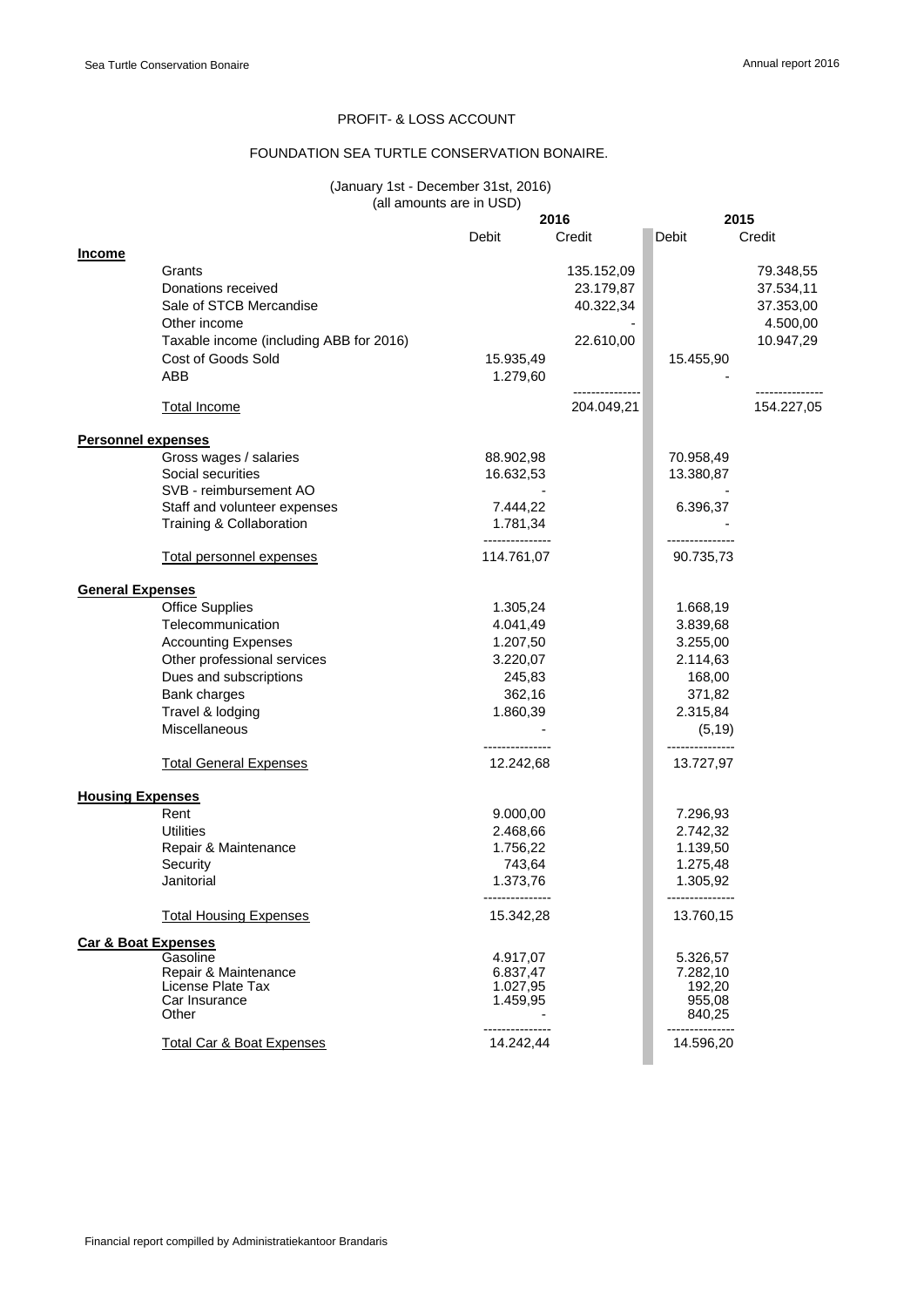## PROFIT- & LOSS ACCOUNT

| <b>Depreciation Expenses</b>               |                                              |                         |                         |                         |                         |
|--------------------------------------------|----------------------------------------------|-------------------------|-------------------------|-------------------------|-------------------------|
| Depreciation<br>Result sale of assets      |                                              | 4.340,00                |                         | 6.713.00<br>(2.537,00)  |                         |
| <b>Total Depreciation</b>                  |                                              | 4.340.00                |                         | 4.176,00                |                         |
| <b>Sales &amp; Research Expenses</b>       |                                              |                         |                         |                         |                         |
| Promotion                                  |                                              | 4.181,82                |                         | 503,94                  |                         |
| Fundraiser expenses                        |                                              |                         |                         |                         |                         |
|                                            | Argos satellite tracking time & transmitters |                         |                         |                         |                         |
| Field work expenses                        |                                              | 3.406,55                |                         | 2.666,84                |                         |
| Special projects:                          | <b>DCNA</b>                                  | 2.852,96                |                         | 861,20                  |                         |
|                                            | Natuurgelden project                         | 23.198,80               |                         |                         |                         |
|                                            | Lac seagrass                                 |                         |                         | 1.149,12                |                         |
|                                            | <b>Bon Doet</b>                              | 1.300,00                |                         |                         |                         |
|                                            | NWO Caribbean                                | 666,79                  |                         | 1.273,27                |                         |
|                                            | <b>Fishing Line</b>                          |                         |                         | 246,09                  |                         |
|                                            | <b>SBMP</b>                                  | 9.546,23                |                         | 28.631,11               |                         |
| <b>Research Consultation</b>               |                                              | 600,00                  |                         | 500,00                  |                         |
|                                            |                                              |                         |                         |                         |                         |
| <b>Total Sales &amp; Research Expenses</b> |                                              | 45.753,15               |                         | 35.831,57               |                         |
| <b>Other Income / Expense</b>              |                                              |                         |                         |                         |                         |
| Interest received                          |                                              |                         | 580,17                  |                         | 590,71                  |
| Other expenses                             |                                              |                         |                         | 0                       |                         |
|                                            |                                              |                         |                         |                         |                         |
| Total Other Income / Expense               |                                              | (580, 17)               |                         | (590, 71)               |                         |
| Result this year (deficit)                 |                                              | (2.052, 24)             |                         | (18.009.86)             |                         |
|                                            |                                              |                         |                         |                         |                         |
|                                            |                                              | 204.049.21<br>========= | 204.049,21<br>========= | 154.227,05<br>========= | 154.227.05<br>========= |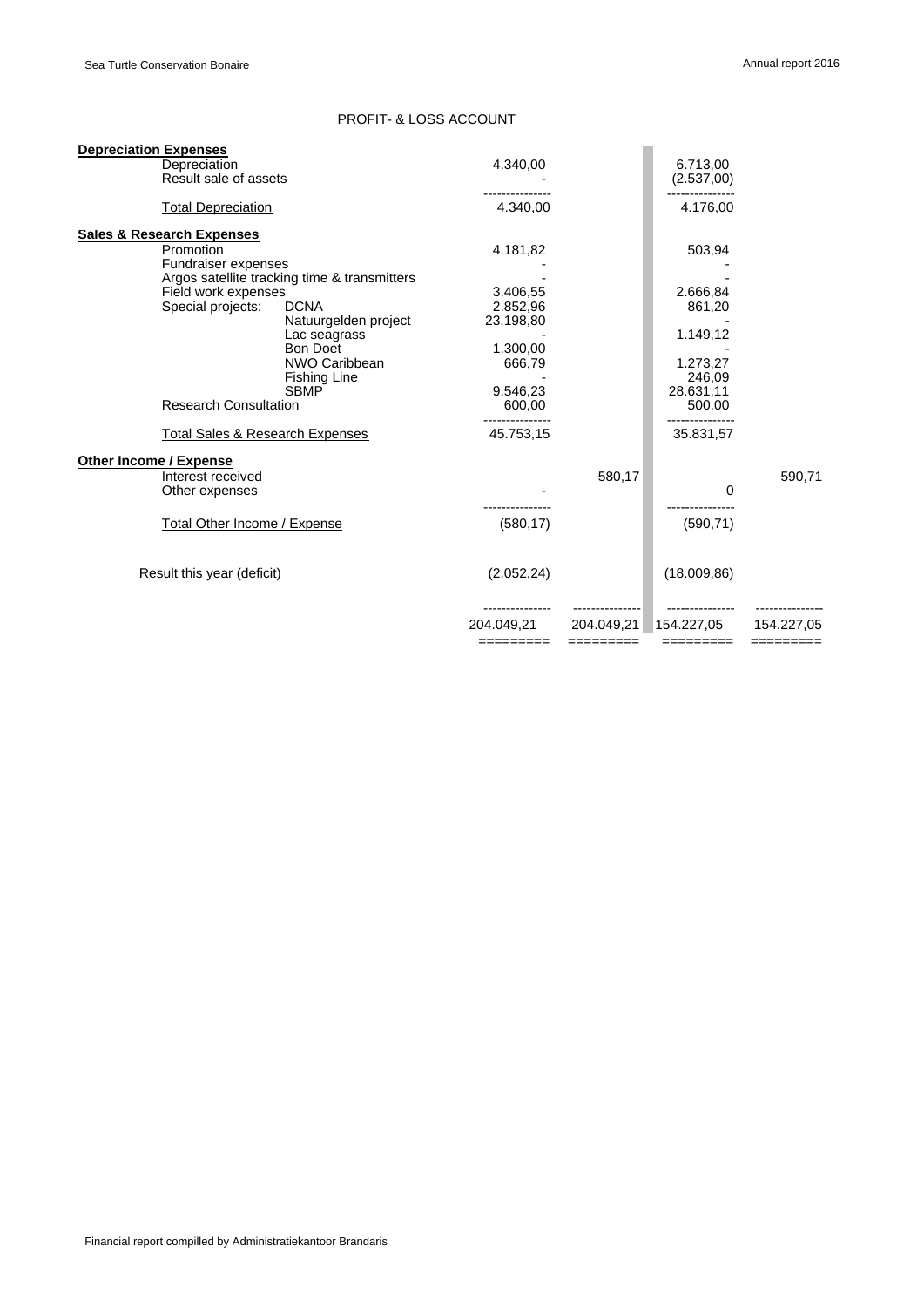## **NOTES ON THE BALANCE SHEET AS PER 31 DECEMBER 2016**

|      | <b>Purchase</b> | <b>Purchase</b> |                               |          |             | <b>Bookvalue</b>    |
|------|-----------------|-----------------|-------------------------------|----------|-------------|---------------------|
| %    | date $(m/d/v)$  | value           | untill 2015                   | 2016     | untill 2016 | $31 - 12 - 16$      |
|      |                 |                 |                               |          |             |                     |
| 25,0 | $11 - 10 - 11$  | 11.999.18       | 10799.18                      |          | 10.799.18   | 1.200,00            |
| 33,3 | $01 - 06 - 12$  | 745.00          | 670,00                        |          | 670,00      | 75,00               |
| 33,3 | $02 - 13 - 12$  |                 | 540.00                        |          | 540.00      | 60,00               |
| 33,3 | $02 - 13 - 13$  |                 | 468.00                        | 22,00    | 490.00      | 55,00               |
| 33,3 | $03-07-13$      | 498.95          | 424.95                        | 24.00    | 448.95      | 50,00               |
| 10,0 | $07 - 01 - 14$  |                 | 5029.86                       | 3.353,00 | 8.382.86    | 28.876,00           |
| 20,0 | 10-30-14        | 2.700.00        | 567.00                        | 486,00   | 1.053,00    | 1.647,00            |
| 33,3 | $08 - 01 - 15$  | 1.400.00        | 175.00                        | 420.00   | 595,00      | 805,00              |
| 33,3 | $07 - 11 - 16$  | 700.00          | 0.00                          | 35.00    | 35.00       | 665,00              |
|      |                 | 56.446.99       | 18.673.99                     | 4.340.00 | 23.013.99   | 33.433.00           |
|      |                 |                 | 600.00<br>545.00<br>37.258,86 |          |             | <b>Depreciation</b> |

#### **Liquid assets**

The balance of the bank accounts in Quickbooks matches the statements as per December 31st, 2016

#### **Guarantees**

| Deposit for utitilies (Kaya Korona)                 |                                                     | 251,02            |                      |
|-----------------------------------------------------|-----------------------------------------------------|-------------------|----------------------|
| Deposit for rent (Kaya Korona)                      |                                                     | 750,00            |                      |
|                                                     |                                                     | ----------------- | 1.001,02<br>======== |
| <b>Funds to be received</b>                         |                                                     |                   |                      |
| Donations                                           | Pledged in 2016, received in 2017 (through PayPall) | 1.054,15          |                      |
| Donations                                           | Pledged in 2016, received in 2017                   | 10,50             |                      |
| Merchandise sale                                    | Deposited in 2017                                   | 1.207,50          |                      |
|                                                     |                                                     |                   |                      |
|                                                     |                                                     |                   | 2.272,15             |
| <b>Prepaid</b>                                      |                                                     |                   |                      |
| <b>FXDC</b>                                         | Adopt a nest certificates 2017                      | 10,80             |                      |
| Econscious                                          | <b>Hats 2017</b>                                    | 3.110,00          |                      |
| Fish factory                                        | Shipping costs hats 2017                            | 556,50            |                      |
| Fish factory                                        | Fabric for hat badges                               | 121,90            |                      |
| Nagico                                              | Boat insurance                                      | 564,98            |                      |
| Nagico                                              | Car insurance                                       | 227,57            |                      |
|                                                     |                                                     |                   | 4.591,75             |
|                                                     |                                                     |                   | ========             |
| ABB tax to be paid                                  |                                                     |                   |                      |
| ABB to be paid 4th quarter 2016 + deferred ABB 2016 |                                                     |                   | 261,28               |
|                                                     |                                                     |                   | ========             |